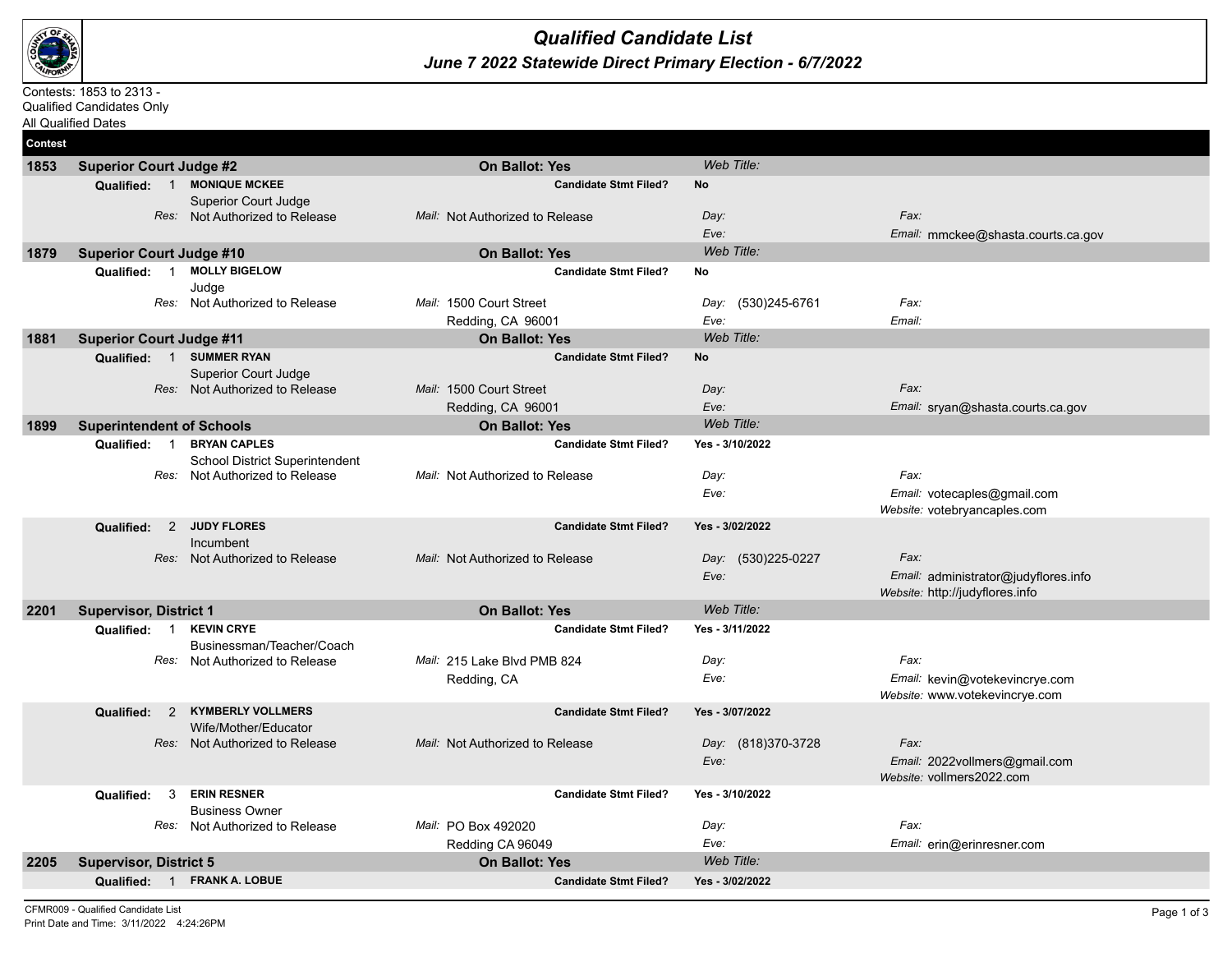|      |                                     | Businessman\Contractor\Inventor    |                                 |                          |                                    |
|------|-------------------------------------|------------------------------------|---------------------------------|--------------------------|------------------------------------|
|      |                                     | Res: Not Authorized to Release     | Mail: Not Authorized to Release | Day:                     | Fax:                               |
|      |                                     |                                    |                                 | Eve: (530)360-1639       | Email: frnklobue@gmail.com         |
|      | Qualified:                          | 2 ALEX MADRIGAL                    | <b>Candidate Stmt Filed?</b>    | Yes - 3/07/2022          |                                    |
|      |                                     | None                               |                                 |                          |                                    |
|      |                                     | Res: Not Authorized to Release     | Mail: PO Box 374                | Day:                     | Fax:                               |
|      |                                     |                                    | Shingletown, CA 96088-0374      | Eve: (530)945-5898       | Email: alexmadrig@yahoo.com        |
|      | Qualified:<br>$\mathbf{3}$          | <b>COLT ROBERTS</b>                | <b>Candidate Stmt Filed?</b>    | Yes - 3/07/2022          |                                    |
|      |                                     | <b>Truck Driver</b>                |                                 |                          |                                    |
|      |                                     | Res: 3804 Country Estates Dr       | Mail: 3804 Country Estates Dr   | Day: (530)604-5737       | Fax:                               |
|      |                                     | Cottonwood, CA 96022               | Cottonwood, CA 96022            | Eve:                     | Email: coltrobertsD5@gmail.com     |
|      | Qualified:<br>4                     | <b>BARON BROWNING</b>              | <b>Candidate Stmt Filed?</b>    | Yes - 3/08/2022          |                                    |
|      |                                     | Mayor Of Anderson                  |                                 |                          |                                    |
|      |                                     | Res: Not Authorized to Release     | Mail: 3616 Rush Lndg            | Day: Not Auth to Release | Fax: Not Auth to Release           |
|      |                                     |                                    | Anderson, CA 96007              | Eve: Not Auth to Release | Email: Not Authorized to Release   |
|      |                                     |                                    |                                 |                          | Not Authorized to Release          |
|      | Qualified:<br>5                     | <b>CHRIS KELSTROM</b>              | <b>Candidate Stmt Filed?</b>    | Yes - 3/08/2022          |                                    |
|      |                                     | <b>Retired Business Manager</b>    |                                 |                          |                                    |
|      | Res:                                | Not Authorized to Release          | Mail: Not Authorized to Release | Day: (530)744-4539       | Fax:                               |
|      |                                     |                                    |                                 | Eve:                     | Email: kelstrom4dist5@yahoo.com    |
|      |                                     |                                    |                                 |                          | Website: www.chriskelstrom.com     |
| 2301 | <b>Assessor-Recorder</b>            |                                    | <b>On Ballot: Yes</b>           | Web Title:               |                                    |
|      | Qualified: 1                        | <b>LESLIE MORGAN</b>               | <b>Candidate Stmt Filed?</b>    | Yes - 2/14/2022          |                                    |
|      |                                     | Assessor-Recorder                  |                                 |                          |                                    |
|      |                                     | Res: Not Authorized to Release     | Mail: Not Authorized to Release | Day: (530)225-3600       | Fax:                               |
|      |                                     |                                    |                                 | Eve: (530)524-3581       | Email: lesliemorgan@tds.net        |
|      |                                     |                                    |                                 |                          |                                    |
|      |                                     |                                    |                                 |                          |                                    |
| 2303 | <b>Auditor</b>                      |                                    | <b>On Ballot: Yes</b>           | Web Title:               |                                    |
|      | <b>Qualified:</b><br>$\overline{1}$ | <b>NOLDA SHORT</b>                 | <b>Candidate Stmt Filed?</b>    | Yes - 3/07/2022          |                                    |
|      |                                     | Appointed Incumbent                |                                 |                          |                                    |
|      | Res:                                | Not Authorized to Release          | Mail: Not Authorized to Release | Day:                     | Fax:                               |
|      |                                     |                                    |                                 | Eve: (530)941-5105       | Email: noldashort@gmail.com        |
|      |                                     |                                    |                                 |                          | Website: noldashortforauditor.com  |
| 2305 | <b>County Clerk</b>                 |                                    | <b>On Ballot: Yes</b>           | Web Title:               |                                    |
|      | Qualified:<br>$\overline{1}$        | <b>BOB HOLSINGER</b>               | <b>Candidate Stmt Filed?</b>    | Yes - 3/10/2022          |                                    |
|      |                                     | <b>Retired Utility Manager</b>     |                                 |                          |                                    |
|      | Res:                                | Not Authorized to Release          | Mail: Not Authorized to Release | Day:                     | Fax:                               |
|      |                                     |                                    |                                 | Eve: (530)680-0862       | Email:                             |
|      | Qualified:<br>$\overline{2}$        | <b>CATHY DARLING ALLEN</b>         | <b>Candidate Stmt Filed?</b>    | Yes - 3/09/2022          |                                    |
|      |                                     | <b>County Clerk</b>                |                                 |                          |                                    |
|      | Res:                                | Not Authorized to Release          | Mail: Not Authorized to Release | Day:                     | Fax:                               |
|      |                                     |                                    |                                 | Eve: (530)638-0524       | Email: cathydarlingallen@gmail.com |
| 2307 | <b>District Attorney</b>            |                                    | <b>On Ballot: Yes</b>           | Web Title:               |                                    |
|      |                                     | Qualified: 1 STEPHANIE A. BRIDGETT | <b>Candidate Stmt Filed?</b>    | Yes - 3/09/2022          |                                    |
|      |                                     | <b>District Attorney</b>           |                                 |                          |                                    |
|      |                                     | Res: Not Authorized to Release     | Mail: Not Authorized to Release | Day: (530)276-8315       | Fax:                               |
|      |                                     |                                    |                                 | Eve:                     | Email:                             |
|      | Qualified: 2                        | <b>ERIK JENSEN</b>                 | <b>Candidate Stmt Filed?</b>    | Yes - 3/11/2022          |                                    |
|      |                                     | Attorney At Law                    |                                 |                          |                                    |
|      |                                     | Res: Not Authorized to Release     | Mail: PO Box 365                | Day:                     | Fax:                               |

**Contest**